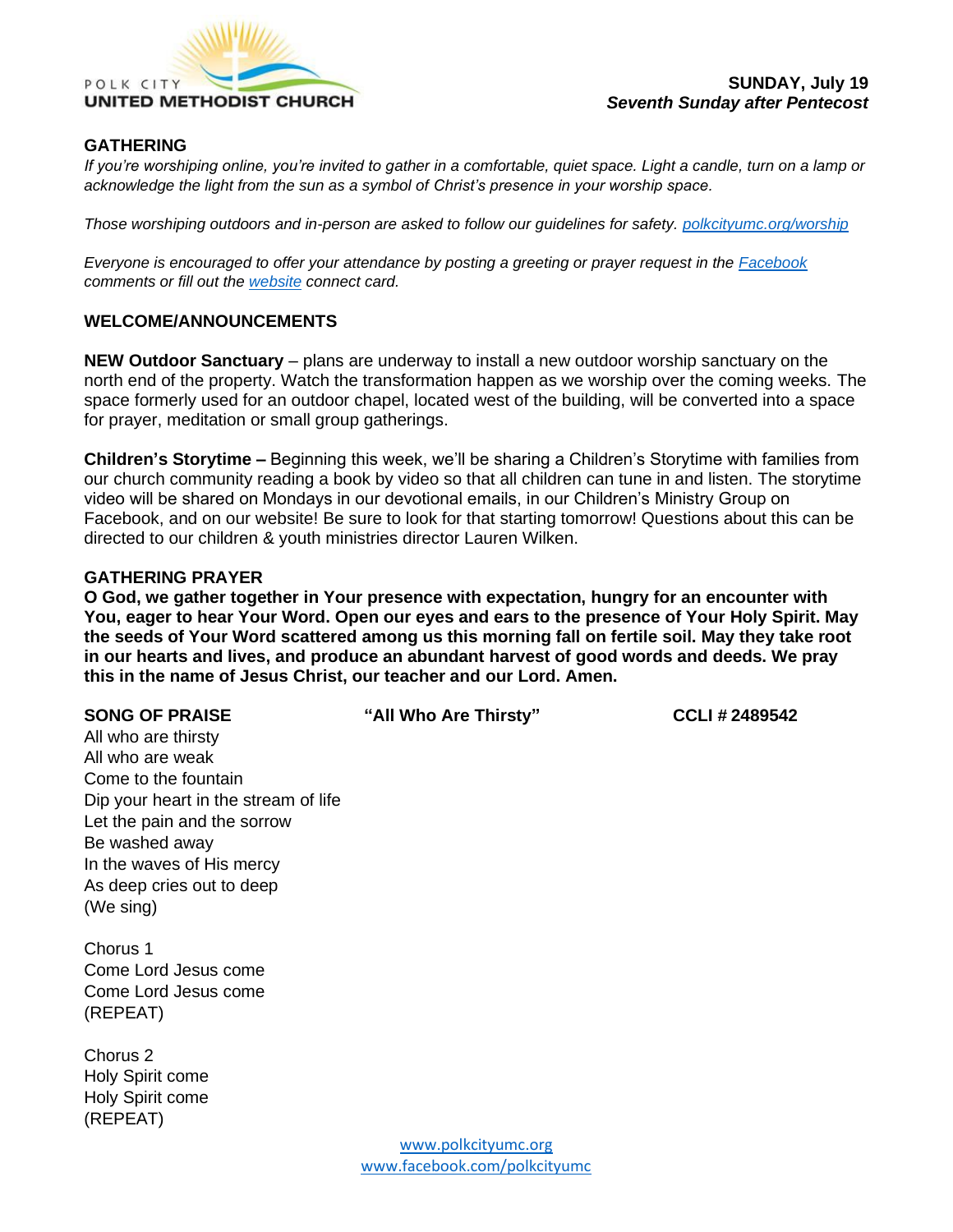

Interlude

As deep cries out to deep As deep cries out to deep As deep cries out to deep we sing

# **SCRIPTURE READING Matthew 13:24-30 (CEB)**

 $24$  Jesus told them [a] parable: "The kingdom of heaven is like someone who planted good seed in his field. <sup>25</sup> While people were sleeping, an enemy came and planted weeds among the wheat and went away. <sup>26</sup> When the stalks sprouted and bore grain, then the weeds also appeared.

<sup>27</sup> "The servants of the landowner came and said to him, 'Master, didn't you plant good seed in your field? Then how is it that it has weeds?'

 $28$  "'An enemy has done this,' he answered.

"The servants said to him, 'Do you want us to go and gather them?'

<sup>29</sup> "But the landowner said, 'No, because if you gather the weeds, you'll pull up the wheat along with them. <sup>30</sup> Let both grow side by side until the harvest. And at harvesttime I'll say to the harvesters, "First gather the weeds and tie them together in bundles to be burned. But bring the wheat into my barn."'

## **HYMN OF PREPARATION "Here I Am, Lord" UMH 593**

1. I, the Lord of sea and sky I have heard my people cry All who dwell in dark and sin My hand will save I who made the stars of night I will make their darkness bright Who will bear my light to them? Whom shall I send?

**CHORUS** Here I am, Lord Is it I, Lord? I have heard You calling in the night I will go, Lord If You lead me I will hold Your people in my heart

2. I, the Lord of wind and flame I will tend the poor and lame I will set a feast for them My hand will save Finest bread I will provide 'Til their hearts be satisfied I will give my life to them Whom shall I send?

**SERMON** *"Growing Seeds of Love"* Pastor Melody Webb